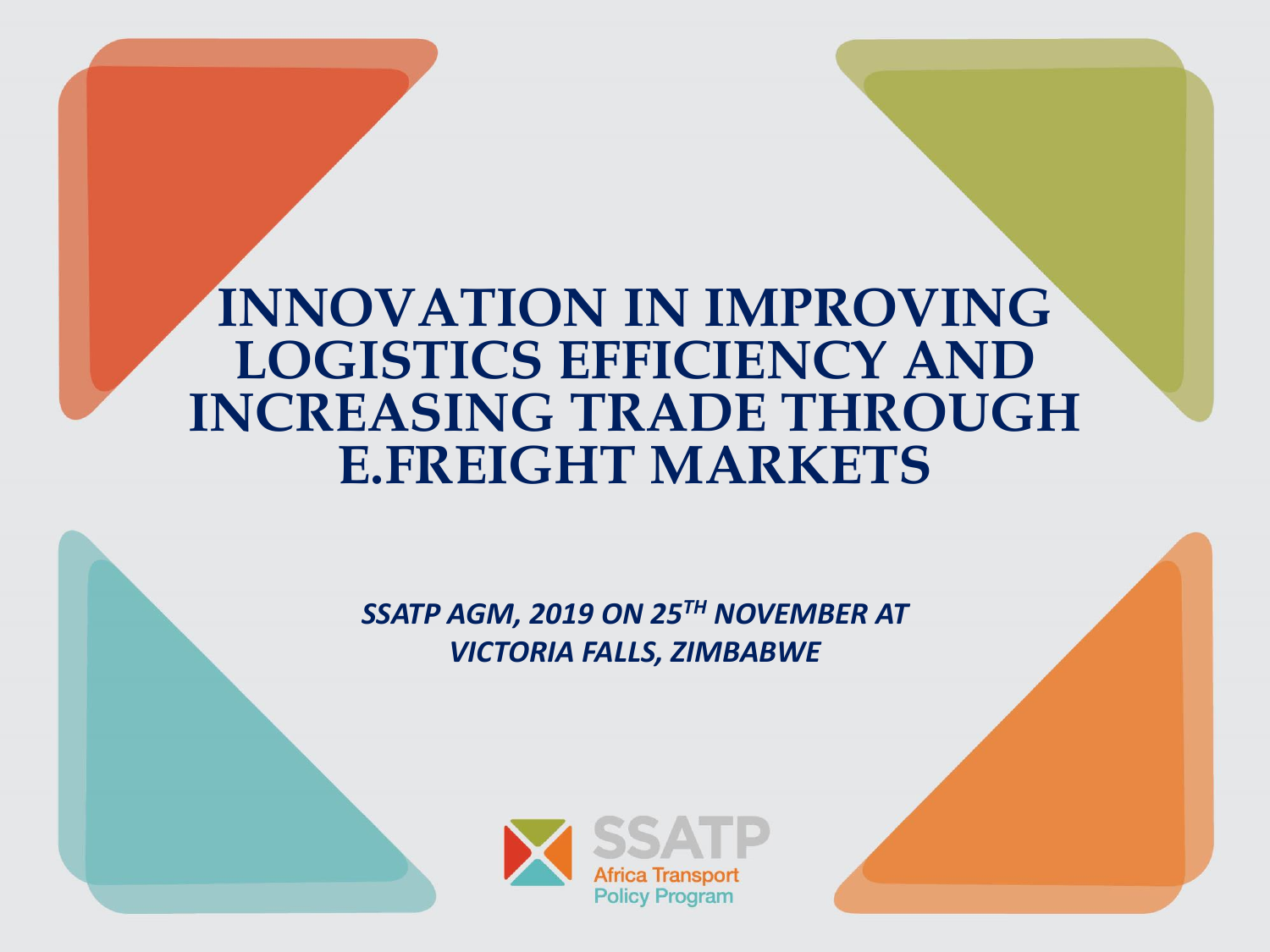# Current Situation in the Market

| <b>Cargo Owners</b>                                                                                          | <b>Truck Owners</b>                                                                                  |
|--------------------------------------------------------------------------------------------------------------|------------------------------------------------------------------------------------------------------|
| No visibility of available transport/trucks                                                                  | Little visibility on demand of cargo to be<br>transported                                            |
| High inventory to cover uncertainty on<br>delivery times                                                     | Poor/slow turn around times (loading &<br>offloading delays, use of trucks as storage<br>space etc.) |
| Limited choices or availability of suppliers                                                                 | Low transport earnings                                                                               |
| Minimum and non transparent competition                                                                      | Incidences of truck idle time.                                                                       |
| High dependence on middlemen to secure<br>trucks.                                                            | High costs of doing business (salaries, loans)                                                       |
| Commission to middlemen                                                                                      | High dependence on middlemen                                                                         |
| High staff in securing trucks                                                                                | High commission payment to middlemen                                                                 |
| High transport costs due to long chain<br>between cargo owner and actual<br>transporter <i>i.e.</i> brokers. | High staff costs for securing contracts of<br>cargo                                                  |
| Risk of loss of cargo (pilferage) to use of<br>unknown/un-vetted trucks                                      | Risk of non-payment from shippers and<br><b>hrokers</b>                                              |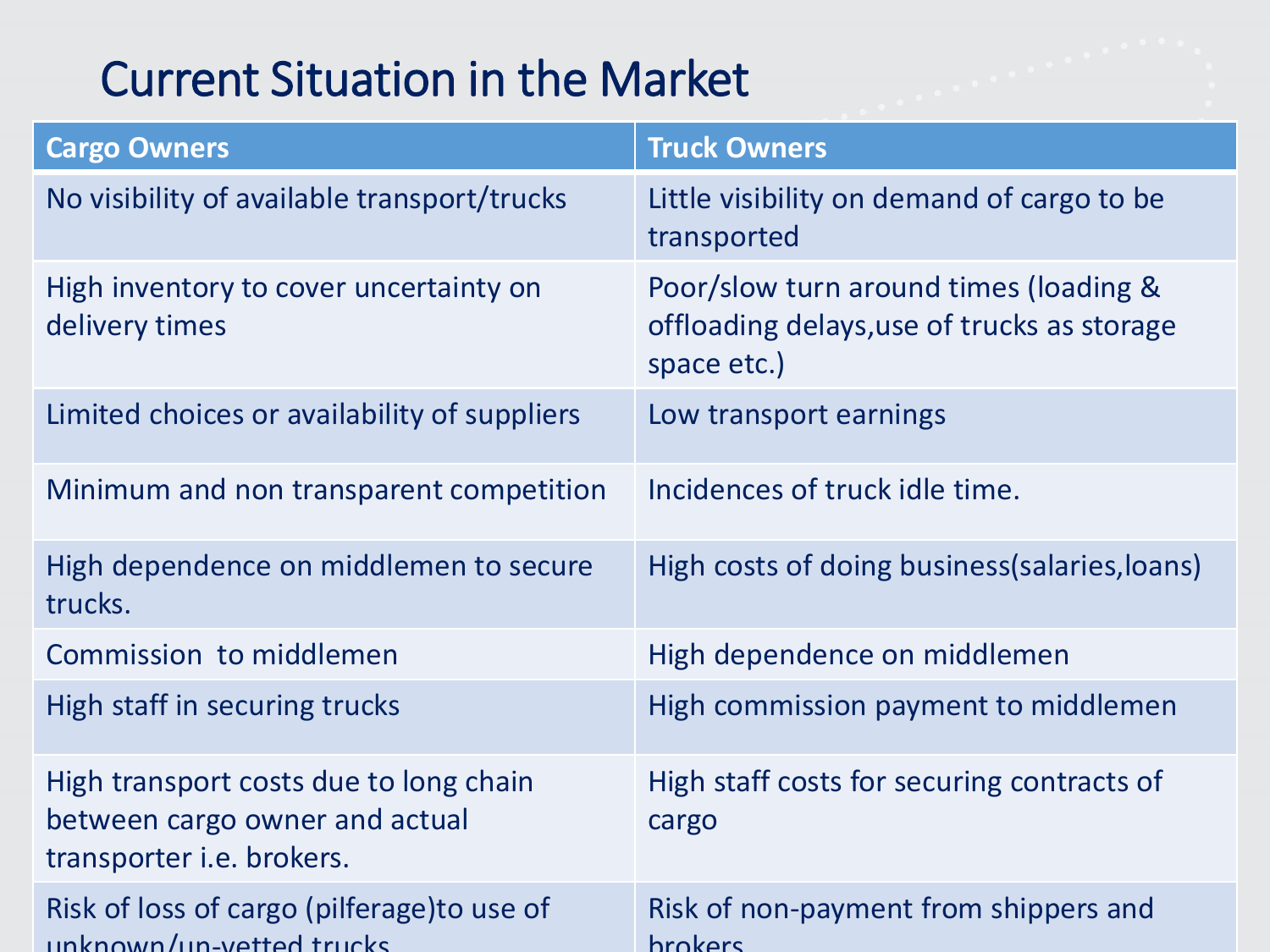#### Consequences of Non Automated Freight Markets

- High transport costs
- Unreliable delivery times
- Reduce trading potential
- Non competitive exports
- Unprofitable transport business

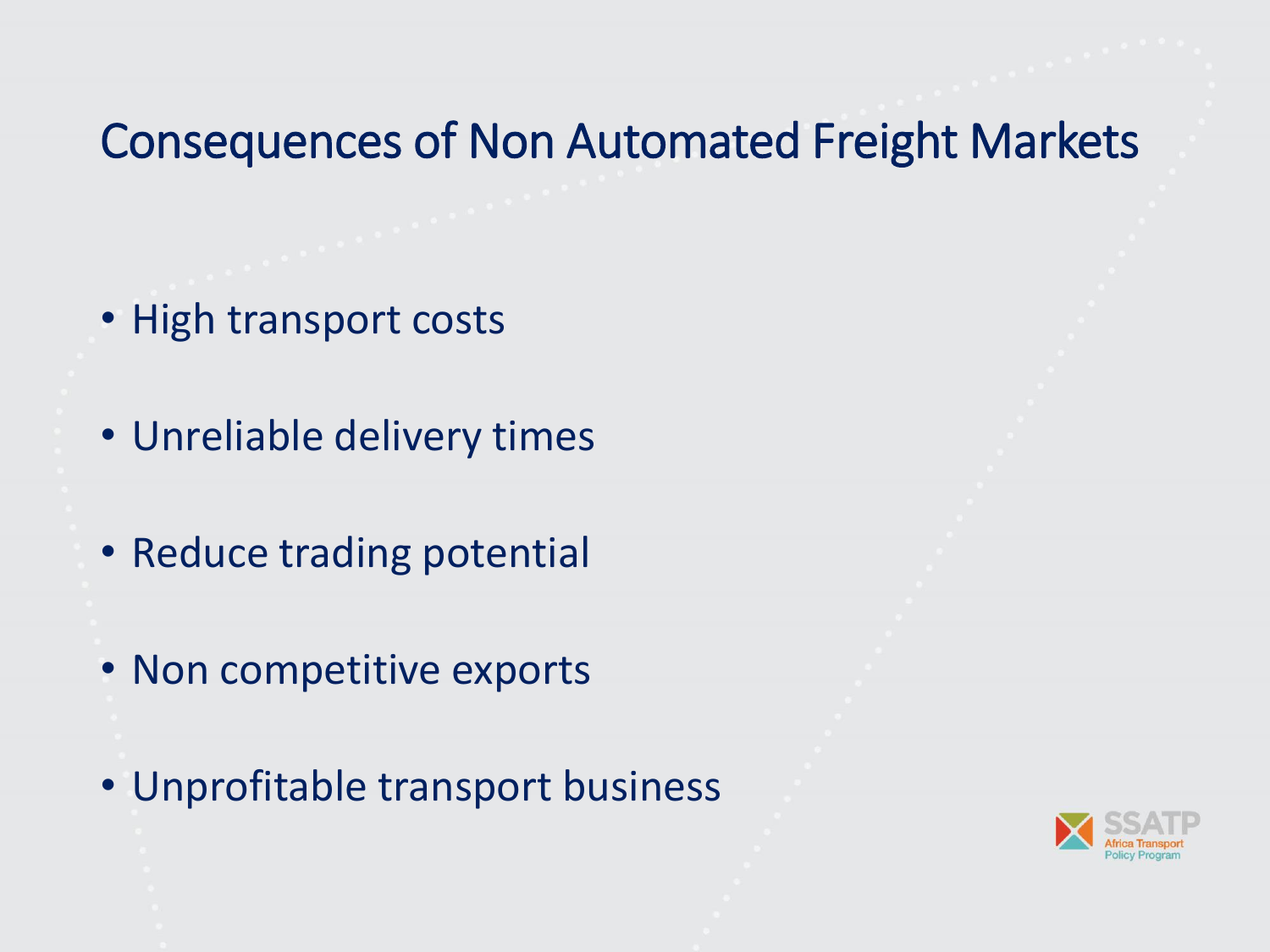## WHY AN E-FREIGHT MARKET?

- Leverage on technology to offer efficiency to enhance trade e.g. by improving communication linkages between cargo owners and transport providers
- Address the key challenges brought about due to poor organisation of movement of goods e.g. visibility of loads, sourcing of suppliers, customs information of various countries

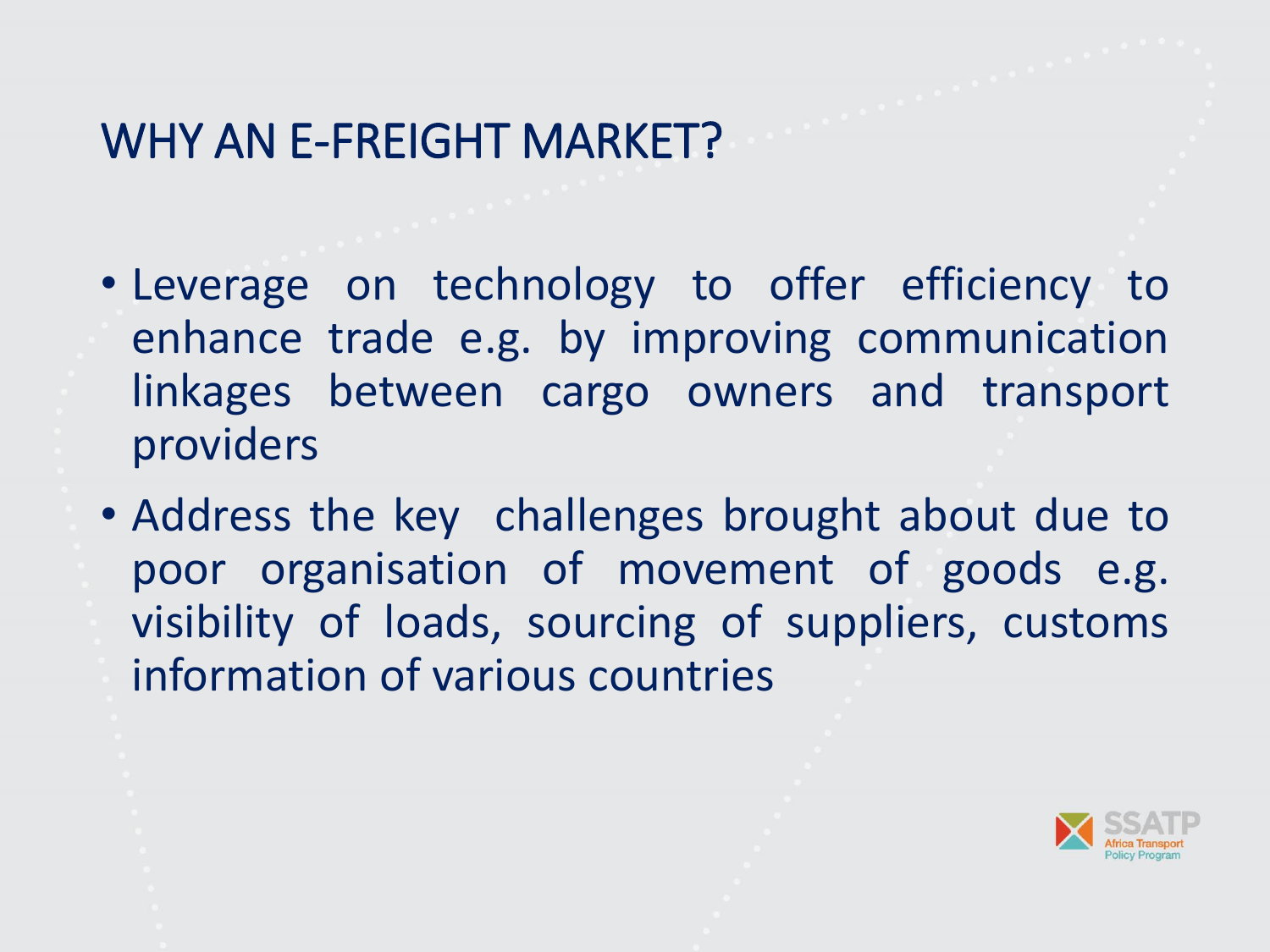#### How This Tool Affects The Logistics Industry

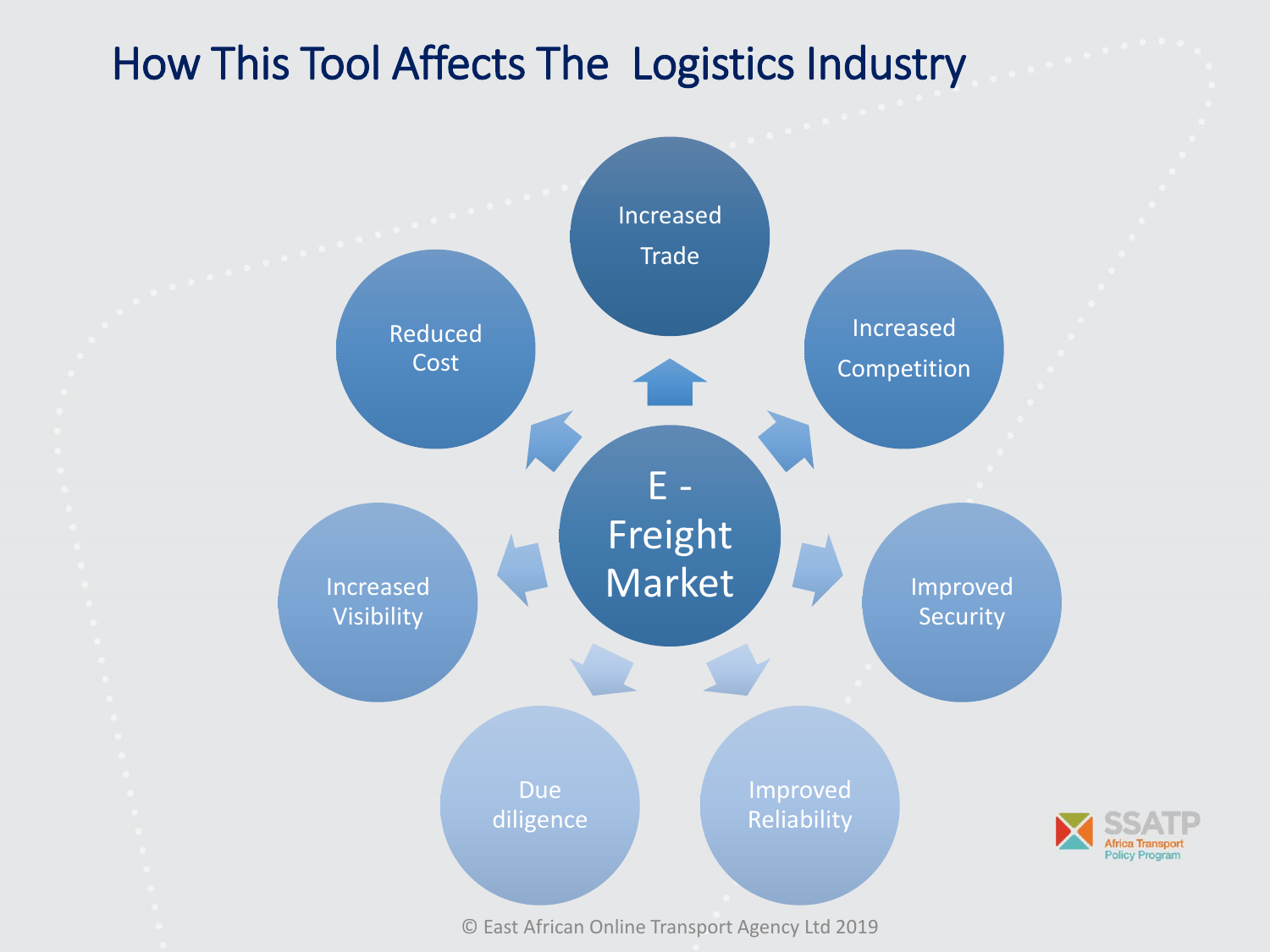# How Does The System Work? System Features Of A Freight Market

| <b>Features</b>           | <b>Functions</b>                                                                                  |
|---------------------------|---------------------------------------------------------------------------------------------------|
| Registration              | Create secure platform for players to interact                                                    |
| Post loads/Trucks         | Allows people to post business                                                                    |
| Auto matching feature     | <b>Matches loads to trucks</b>                                                                    |
| Interactive system        | Enhances use of system between platform and user                                                  |
| <b>Tracking system</b>    | Allows cargo owners to track their loads                                                          |
| <b>Trip Calculator</b>    | Get rates to various destinations                                                                 |
| <b>Other Services</b>     | Find information on route regulations/requirements                                                |
| <b>Request assistance</b> | Available list of suppliers e.g. road rescue services, crane<br>services etc.                     |
| Latest news               | Industry updates from the region include road closures,<br>security updates, traffic updates etc. |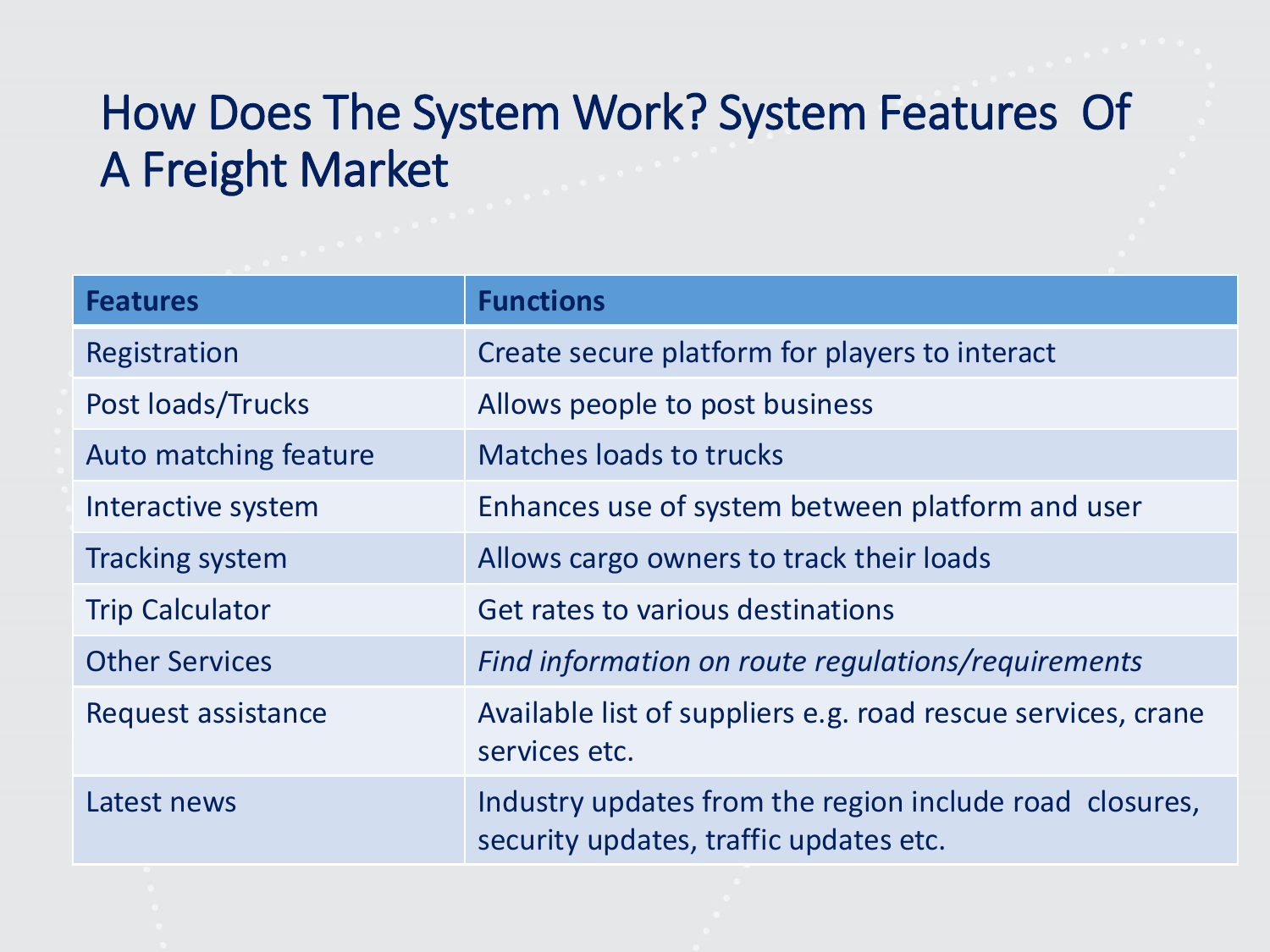#### How Does The System Work? Due Diligence

| <b>Feature</b>              | <b>Due Diligence Checks</b>                                                                                             |
|-----------------------------|-------------------------------------------------------------------------------------------------------------------------|
| Registration of users       | Allows companies to verify the users on the<br>platform                                                                 |
| Back ground checks of users | Due diligence of users e.g. using pin checker on<br>KRA website to verify existing companies etc.                       |
| Posting of loads            | Allows loads to be posted and verifies accuracy<br>of loads e.g. manages weight of loads, packaging<br>information etc. |
| Posting of Transport Rates  | Users can post rates, however the system<br>recommend prevailing markets rates                                          |
| <b>Tracking of Cargo</b>    | Allows tracking of cargo till it is delivered                                                                           |
| Rating of players           | Allows users to rate each other and therefore<br>improve general industry standards                                     |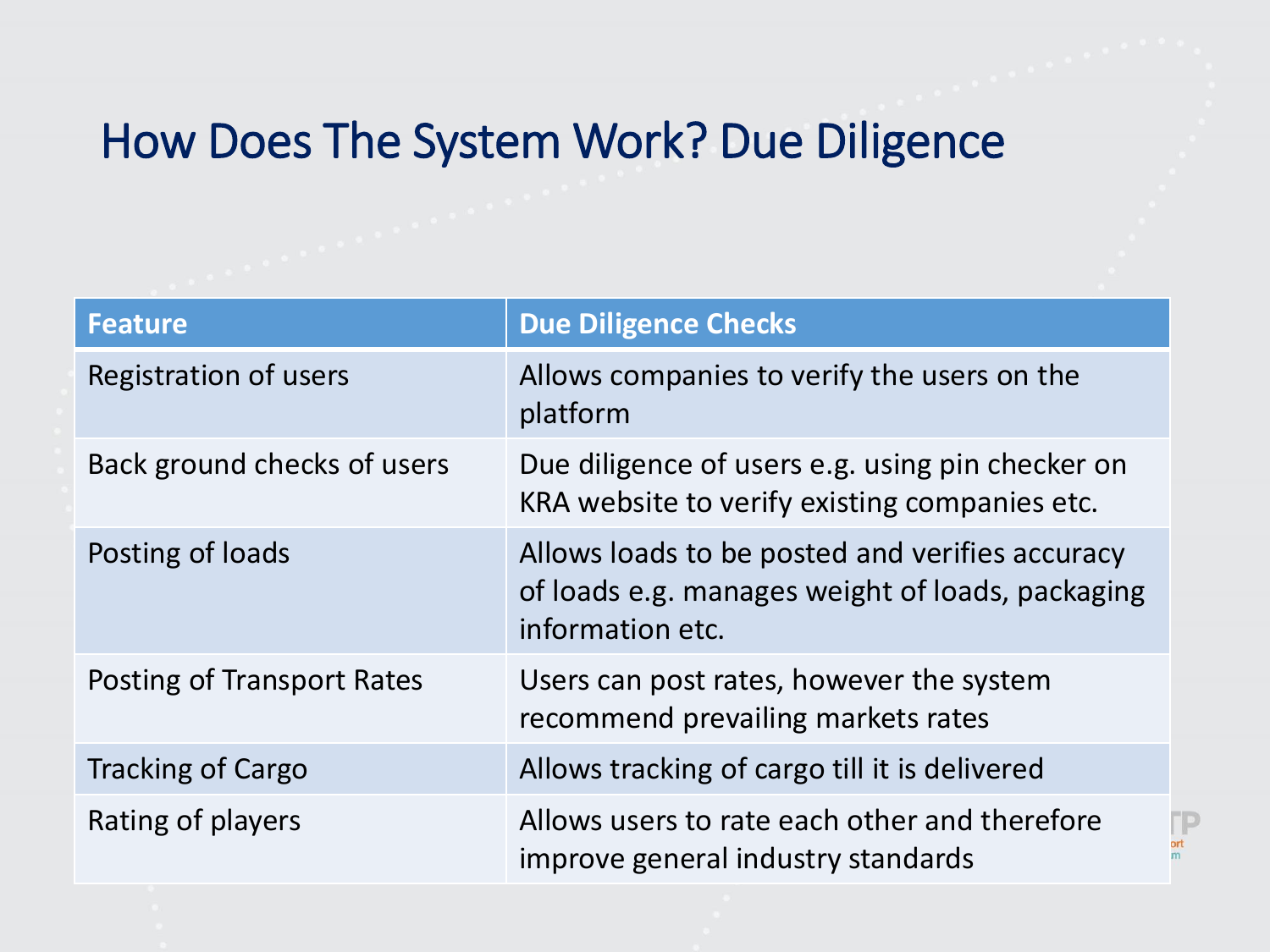# Results of the Impact of E Freight Markets

| <b>Cargo Owners</b>                                                                         | <b>Truck Owners</b>                                                                 |
|---------------------------------------------------------------------------------------------|-------------------------------------------------------------------------------------|
| More visibility on available trucks                                                         | Visibility on exiting demands                                                       |
| <b>Broader choices of transporters</b>                                                      | High turn around time of trucks(loading &<br>offloading times)                      |
| Competitive rates by transporters                                                           | High profit margins due to competitive<br>pricing                                   |
| Savings on staff costs                                                                      | Savings on staff costs                                                              |
| Savings on brokers commissions                                                              | Savings on broker commissions                                                       |
| Reduction in inventory costs                                                                | Healthy competition amongst truckers                                                |
| Minimisation of pilferage and<br>diversion                                                  | Better service standards by truck owners                                            |
| Competitive exports (reduction in<br>costs of inventory, warehousing)                       | Timely & secured payments (makes<br>business predictable & allows for<br>expansion) |
| Security of cargo deliveries-<br>uncertainity of whether good will<br>reach end destination | Formal contracts of carriage with more<br>balance obligations of the parties        |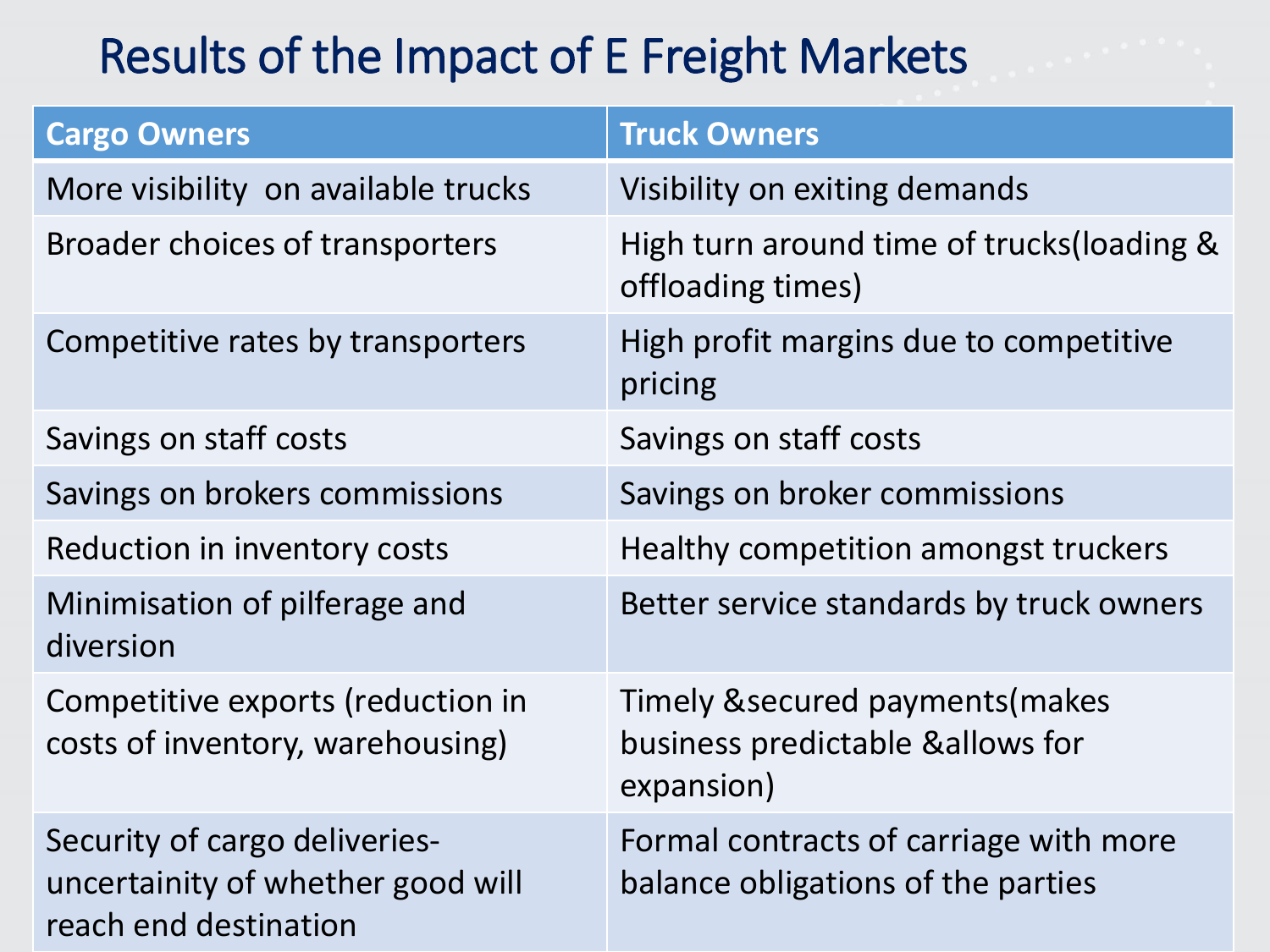## Potential Extended Effects Of E Freight Markets

- Expand operations to different parts of the continent
- Increased professionalism by players in the industry and introduction of service standards
- Stabilisation and standardization of freight prices(subject to conditions e.g. peace, infrastructure)
	- Reduced product costs at market places due to reduced operations costs
	- Better coordination and partnerships with governments bodies to improve efficiency in the sector e.g. through developing relevant policies
- Increased data collection and analysis based on various data points e.g. rates, import numbers

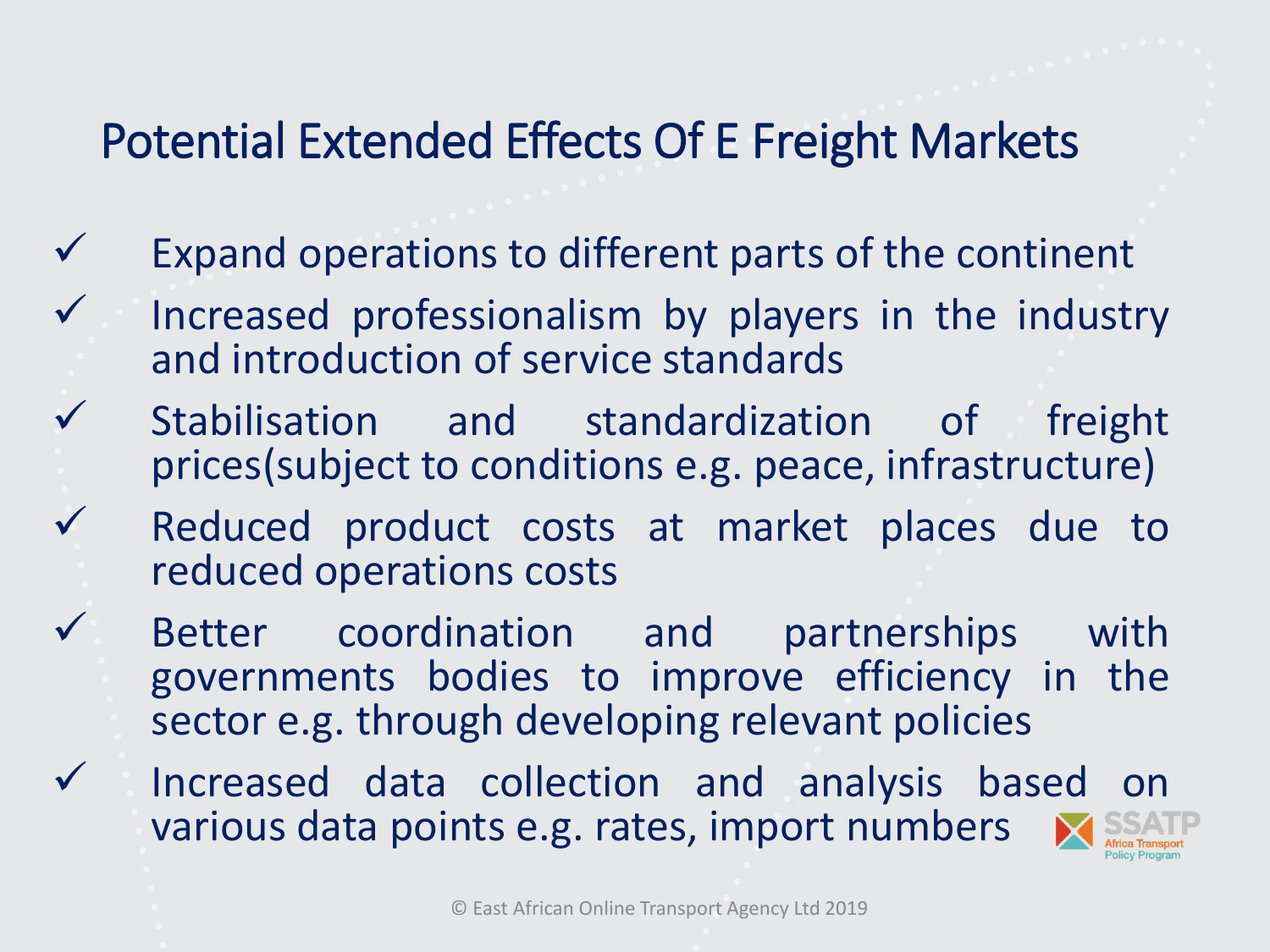# Way forward-system's improvements

- Reporting tools reports that allow users to query the e-Freight to access data about their usage of the system
- Data analytics systems-trends and patterns seasons, traded goods, rates, policies lobby
- Payment systems use of systems like ESCROW to ensure guaranteed payments of services

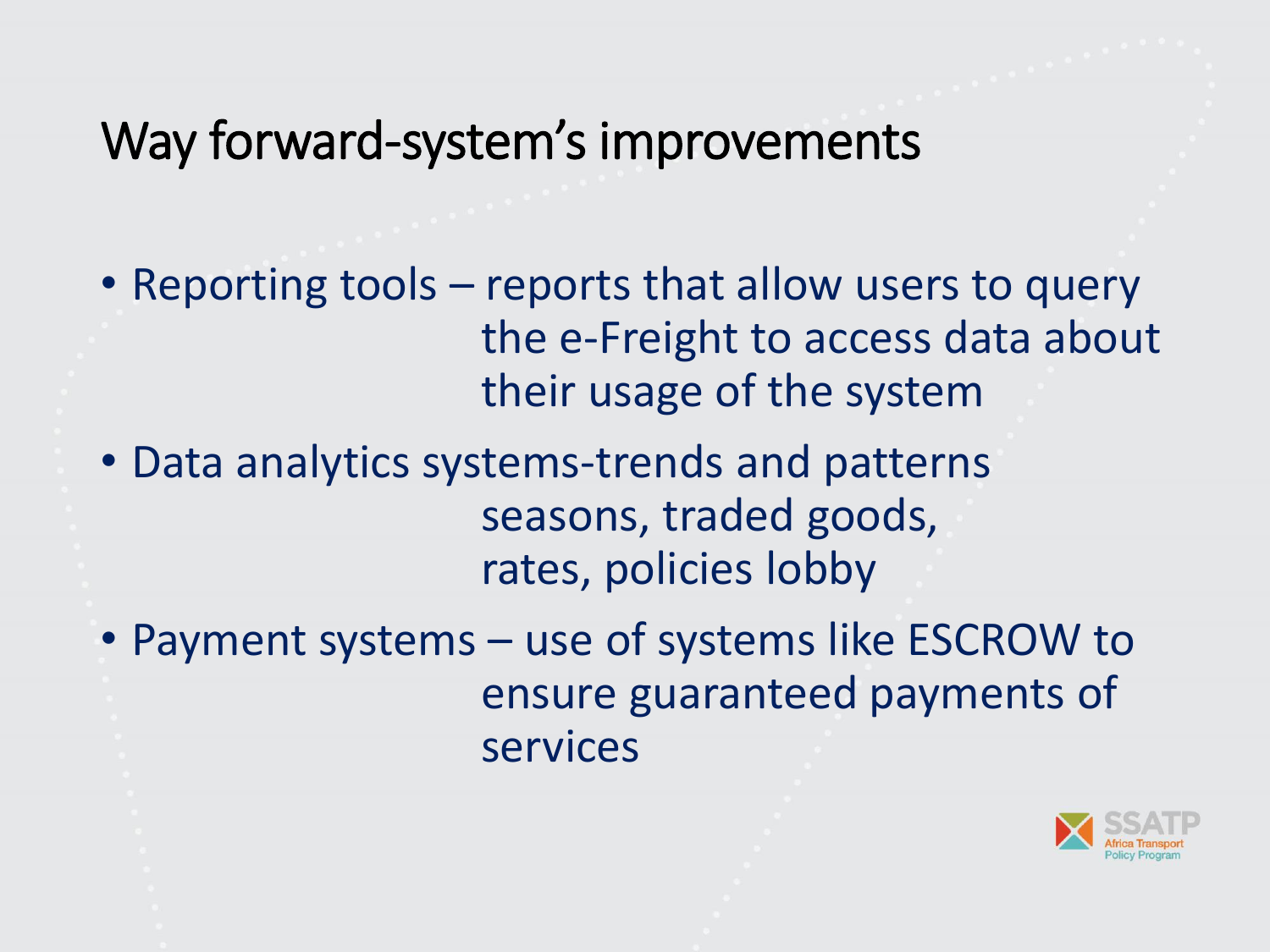## Way Forward-Looking Beyond The Border

- Need to have e-freights in other markets in order to enhance inter regional trade and continental trade
- Partner with other organisations like World Bank ,STTP and Governments to create healthy environments in order to enhance the replication of similar systems on the continent to fast truck the possibility of increased trade
- Improve security systems by partnering with governments to reduce repetitive checks on trucks and cargo alike e.g. police ,customs, borders checks etc.
- Introduction of service standards in the logistics sector e.g age of trucks, maintanence of vehicles etc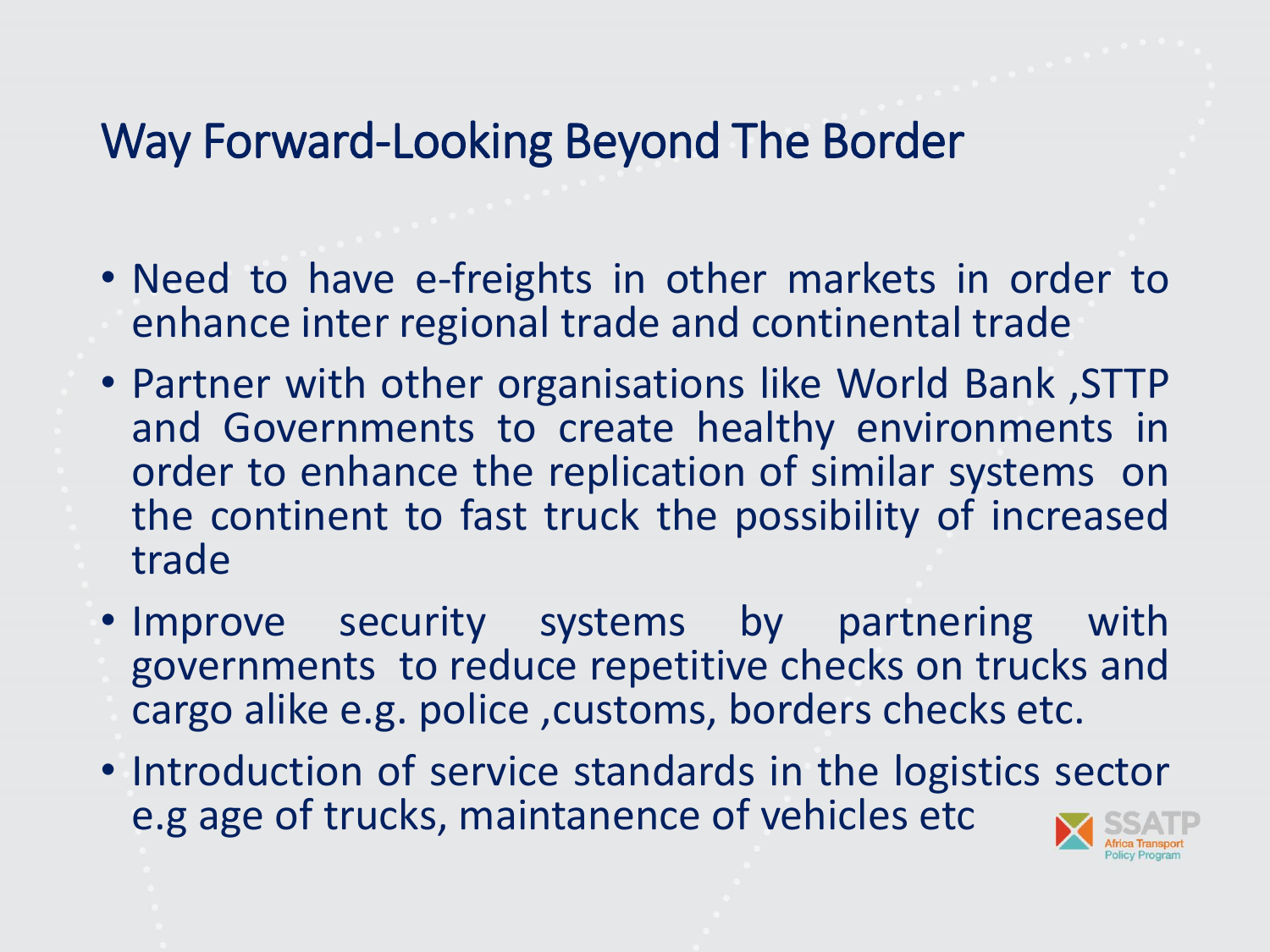# Sustainability Of The System

- Replicate the same tool around the continent instead of starting from scratch because existing platforms have already gone through the motions
- Partner with relevant organisations e.g. World Bank, Transport Corridors, STTP, Government Bodies, Revenue Authorities to adapt E Freight markets to local content
- Expand revenue streams from transporter commissions to commissions from cargo owners, trade linkages, etc.
- Develop high level security checks in partnerships with governments, revenue authorities through the use of API's and algorithm to develop automated background of goods and people e.g. similar to systems like TIR system(Schengen Visa concepts- one stop security checks)
- By enhancing usage of E freight platforms, the industry can compel players to comply with higher standards of doing business and therefore reap the benefits of better competitive advantages eg triple rating of truckers allow  $1<sup>st</sup>$  priority bookings on cargo.